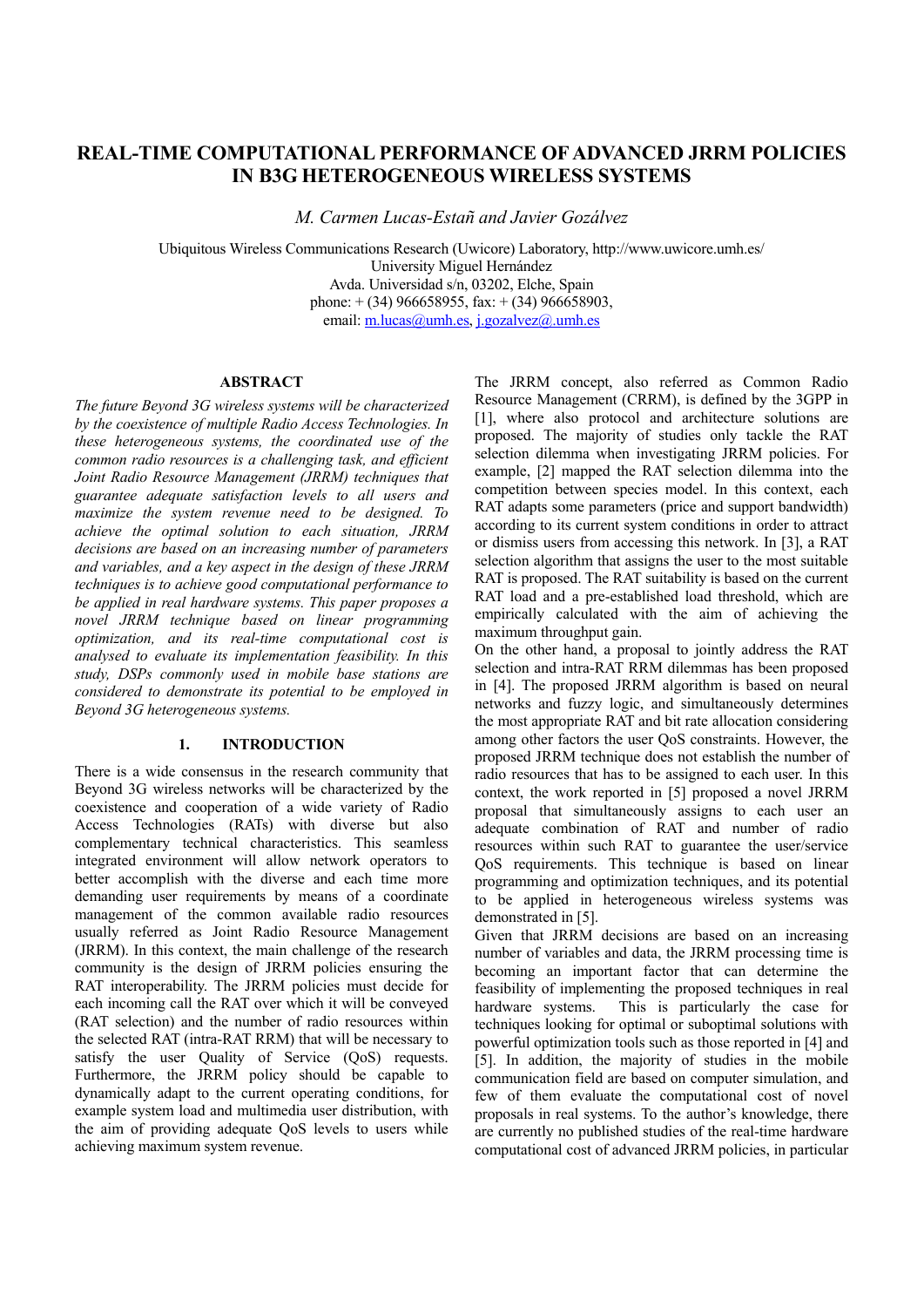of JRRM policies jointly addressing the RAT selection and intra-RAT RRM dilemmas. In this context, this work investigates for the first time the real-time performance of the proposed JRRM technique in real systems with the aim of analysing its implementation feasibility.

The rest of the paper is organized as follows. Next section presents the JRRM proposal that is analysed, and its system and QoS performance. Section 3 briefly describes the linear programming resolution tools employed to solve the JRRM dilemma, while the hardware platform employed to investigate the computational cost of the proposed techniques is presented in Section 4. Finally, the real-time computational performance of the JRRM policy is presented in Section 5.

## **2. JRRM TECHNIQUE**

The JRRM technique analysed in this work [5] is aimed at deciding the optimal RAT and number of radio resources within this RAT that should be assigned to each active user in a heterogeneous system according to the current load system conditions and service requirements. In this context, the JRRM technique exploits the QoS/resource flexibility offered by different services in a multimedia framework to achieve maximum system revenue while guaranteeing adequate QoS satisfaction level to users; this work considers a heterogeneous system composed by GPRS, EDGE, and HSDPA with email, web and real-time video users.

To achieve the optimal solution to the common radio resource distribution problem, the definition of the JRRM technique is based on linear programming and optimization techniques. The linear programming tools, which are presented in Section 3, achieve the optimal solution to problems modelled by means of linear equations. In this context, the objective of the JRRM problem, and the system and services conditions that restrict the optimum solution to the problem have to be expressed as linear functions.

# **2.1 MAXILOU technique**

The designed JRRM technique carries out the distribution of the radio resources based on a user fairness policy: the technique tries to provide similar, and highest possible, satisfaction levels for all users in the heterogeneous system and only when it is not possible due to radio resource shortage, service priorities will be applied. In this work, the user satisfaction is represented by utility values that indentify the RAT and the number of radio resources within this RAT needed per service class to achieve certain user QoS satisfaction levels. To establish these utility values, the utility functions depicted in Figure 1 were previously defined for the considered services [5]. These utility functions try to express the perceived user satisfaction as link quality varies; the utility functions are based on user throughput for web and email transmissions, and on the percentage of correctly transmitted frames for real-time video services. The definition of the utility functions shown in Figure 1 is based on the QoS satisfaction thresholds established in Table 1. It is important to highlight that users



Figure 1 – Utility functions per traffic service.

|                            | Min. OoS | Mean OoS | Max. QoS |
|----------------------------|----------|----------|----------|
| www                        | 32kbps   | 64kbps   | 128kbps  |
| Email                      | 16kbps   | 32kbps   | 64kbps   |
| Established utility values | 0.95/4   | 0.95/2   | 0.95     |
| H.263 video                | 75%      | 95%      | 100%     |
| Established utility values | 0.95/4   | 0.95/2   |          |

Table 1 – User QoS levels per traffic service.

do not perceive a non-null utility value until its minimum QoS value is satisfied. Furthermore, the web and email utility between minimum and maximum QoS requirements linearly grow with the experienced throughput, while for real-time video users, the utility increases with the percentage of transmitted frames is slow until a high percentage of correctly transmitted frames is achieved given that an acceptable video quality requires a high percentage of correctly received video frames [6]. This definition has been established to guarantee the high demanding requirements of real-time services.

Once the utility functions are established, it is then necessary to relate the utility values with the different radio resources assignments. To establish this relation, the throughput achieved by each RAT and number of radio resources combination is considered. The simulated radio access technologies implement Link Adaptation or Adaptive Modulation and Coding schemes that dynamically vary the used transmission mode. In this case, it is difficult to estimate the throughput that could be achieved with a given number of radio resources, and an intermediate transmission mode providing a balance between data rates and error protection has been selected in each RAT to estimate the throughput. In particular, the coding scheme CS2 and the modulation and coding scheme MCS5 providing 13.4 and 22.4 kbps respectively have been selected for a timeslot in GPRS and EDGE. In HSDPA, various transmission modes can be defined per assigned code. To achieve the sought data rate/error correction balance, the selected transmission rate per assigned HSDPA code corresponds to that achieved by the 'intermediate' transmission mode out of all possible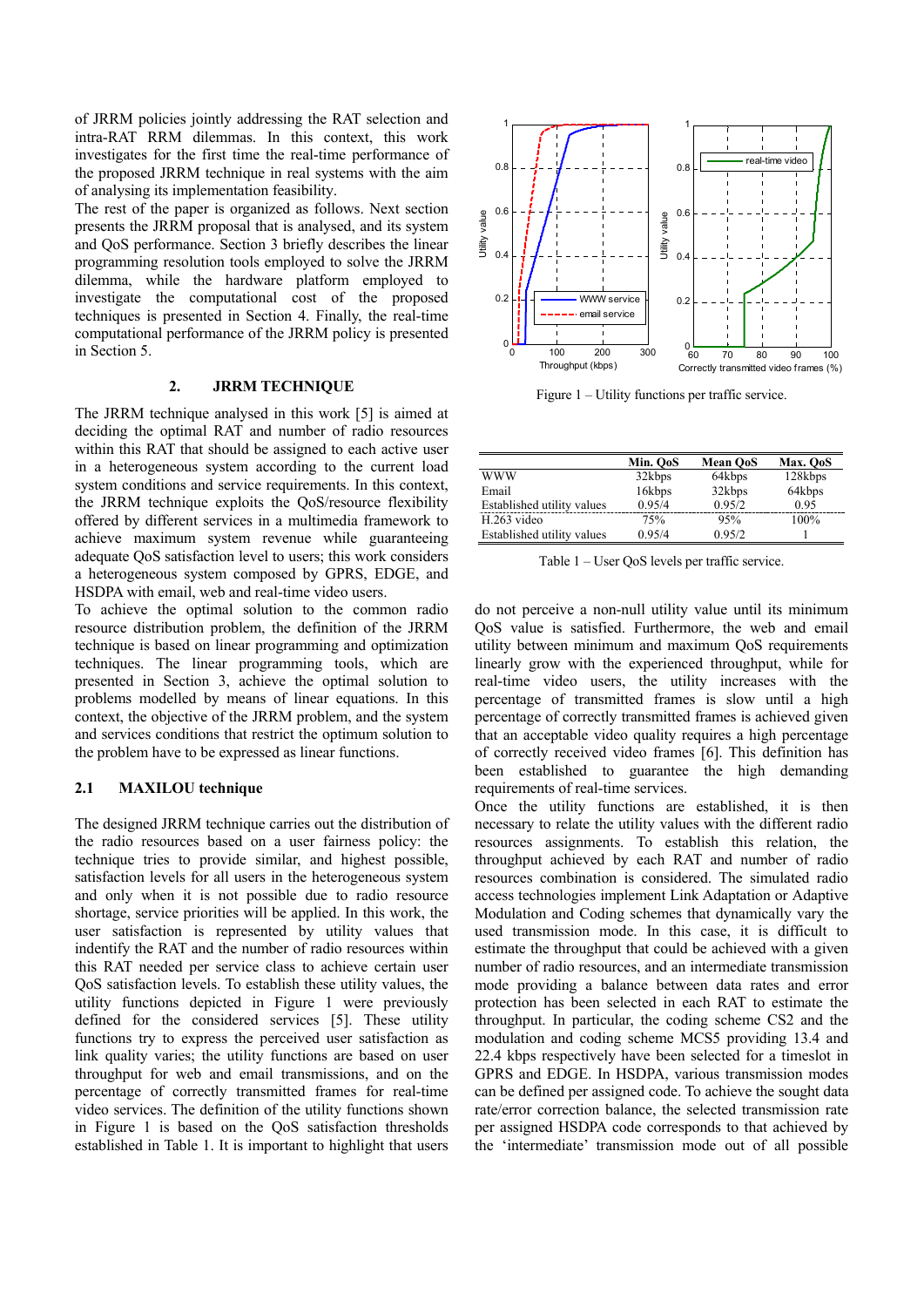modes for a given number of HSDPA codes. This work considers the transmission modes defined in the CQI (Channel Quality Indicator) mapping table for User Equipment category 10 [7]. In the example shown in Table 2, the intermediate transmission modes would correspond to CQI value 3 for 1 HSDPA code, and CQI 8 for 2 HSDPA codes. Table 3 shows an example of the final utility values achieved for the real-time 64 kbps H.263 video users with the RAT/resources combination shown in increasing throughput order. In this table, the resources/RAT combination is denoted as *xY*, corresponding to *x* radio resources (timeslots or codes) from RAT *Y* (GPRS is represented as *G*, EDGE as *E*, and HSDPA as *H)*. It is interesting to note that certain RAT/resources combinations cannot achieve utility values greater than zero.

Once the utility values have been established, the JRRM problem can be modelled. To achieve its final objective, the JRRM technique seeks to maximize the lowest utility value assigned to a user in a common radio resources distribution round. Therefore, the JRRM technique is referred as MAXILOU (MAXImise LOwest Utility), and its objective function is expressed as follows:

$$
\max{\min u_j}, j \in [0, N-1] \tag{1}
$$

where  $u_i$  represents the utility value assigned to user *j* in a common radio resources distribution round, and *N* corresponds to the total system user load. Under equal service and operative constraints, (1) is achieved when utility values are equally distributed among users according to the JRRM objective of the problem. In order to apply linear programming tools, (1) has to be expressed as a linear equation. To this aim, a new real variable denoted as *z* and equal to the smallest utility value assigned to a user is

| <b>COI</b><br>value | Data Rate<br>(kbps) | Code<br>S | <b>COI</b><br>value | Data Rate<br>(kbps) | Codes |
|---------------------|---------------------|-----------|---------------------|---------------------|-------|
|                     | 68.5                |           |                     | 230.5               |       |
| 2                   | 86.5                |           |                     | 325                 |       |
| 3                   | 116.5               |           | δ                   | 396                 |       |
|                     | 158.5               |           | 9                   | 465.5               |       |
|                     | 188.5               |           |                     |                     |       |

Table 2 – Extract of HSDPA CQI Mapping Table for UE Category 10.

| Res.<br><b>RAT</b> | Data<br>rate<br>(kbps) | <b>Utility</b><br>value | Res.<br><b>RAT</b> | Data<br>rate<br>(kbps) | <b>Utility</b><br>value | Res./<br>RAT | Data<br>rate<br>(kbps) | <b>Utility</b><br>value |
|--------------------|------------------------|-------------------------|--------------------|------------------------|-------------------------|--------------|------------------------|-------------------------|
| 1G                 | 13.4                   | 0.0000                  | 4E                 | 89.6                   | 0.2983                  | 3H           | 741                    | 1.0000                  |
| 1E                 | 22.4                   | 0.0000                  | 7G                 | 93.8                   | 0.3127                  | 4H           | 1139.5                 | 1.0000                  |
| 2G                 | 26.8                   | 0.0000                  | 8G                 | 107.2                  | 0.3532                  | 5H           | 2332                   | 1.0000                  |
| 3G                 | 40.2                   | 0.0000                  | 5E                 | 112                    | 0.3654                  | 7H           | 4859.5                 | 1.0000                  |
| 2E                 | 44.8                   | 0.0000                  | 1H                 | 116.5                  | 0.3775                  | 8H           | 5709                   | 1.0000                  |
| 4G                 | 53.6                   | 0.0000                  | 6E                 | 134.4                  | 0.4350                  | 10H          | 7205.5                 | 1.0000                  |
| 5G                 | 67                     | 0.0000                  | 7E                 | 156.8                  | 0.9338                  | 12H          | 8618.5                 | 1.0000                  |
| 3E                 | 67.2                   | 0.0000                  | 8E                 | 179.2                  | 0.9819                  | 15H          | 11685                  | 1.0000                  |
| 6G                 | 80.4                   | 0.0000                  | 2H                 | 396                    | 1.0000                  |              |                        |                         |

Table 3 – 64kbps video utility values.

defined, which results in the following objective function:

$$
\max z, j \in [0, N-1] \text{ with } z \le u_j \tag{2}
$$

Due to the fact that utility values assigned to users can only take specific values within a finite set,  $u_j$  is expressed as shown in (3).

$$
u_j = \sum_r \sum_s u'_j(s^r) \cdot y_j^{r,s} \tag{3}
$$

In where,  $u_j^r(s^r)$  represents the utility value obtained by user *j* when assigned *s* radio resources (codes or timeslots) of RAT *r* (*r* is equal to 0, 1 or 2 for GPRS, EDGE and HSDPA respectively), and  $s \in [1,c_r]$  with  $c_r$  corresponding to the maximum number of radio resources available at each RAT.  $y_j^{r,s}$  is a binary variable equal to one if user *j* is assigned *s* radio resources of RAT *r*, and equal to 0 if not. Therefore, MAXILOU focuses on deciding for each user which  $y_j^{r,s}$  variable is equal to one, considering that only  $y_j^{r,s}$  variables achieving a utility value greater than zero are allowed. With the defined objective function, Mixed Integer Linear Programming (MIP) mechanisms that will be presented in Section 3 can be applied to solve the JRRM

Once the basic objective function has been established, the problem statement must be completed with some system and service constraints. The first one is derived from the expression (3). In this expression, it is important to note that only one  $y_j^{r,s}$  variable can be equal to one for each user, which is expressed in (4).

problem.

$$
\sum_{r} \sum_{s} y_{j}^{r,s} = 1, \forall j \tag{4}
$$

Under high system loads, (4) might not be feasible due to the limited radio resource availability, which is expressed in constraint (5).

$$
\sum_{j} \sum_{s'} s^r y_j^{r,s} \le c_r, \forall r
$$
 (5)

In these scenarios, the number of users requesting resources will be reduced so that (4) and (5) are satisfied.

Each time a new user requests access to the system or a transmission ends, the JRRM radio resources distribution is performed among all active users. In this case, a minimum QoS level will be guaranteed to active real-time video users that were assigned resources in the previous JRRM distribution round. These real-time video users will compete for additional resources with other users. This condition is expressed in (6).

$$
\sum_{r} \sum_{s'} E_{s'} y'^{r,s'}_{j} \ge E_{\min}, \forall j_{h263}
$$
 (6)

where  $E_{\mu}$  represents the ordinal number corresponding to

the assignment of *s* radio resources in RAT *r* when the possible radio resource assignments are put in increasing transmission rate order. Similarly, *Emin* represents the ordinal number of the radio resource assignment satisfying the minimum QoS level.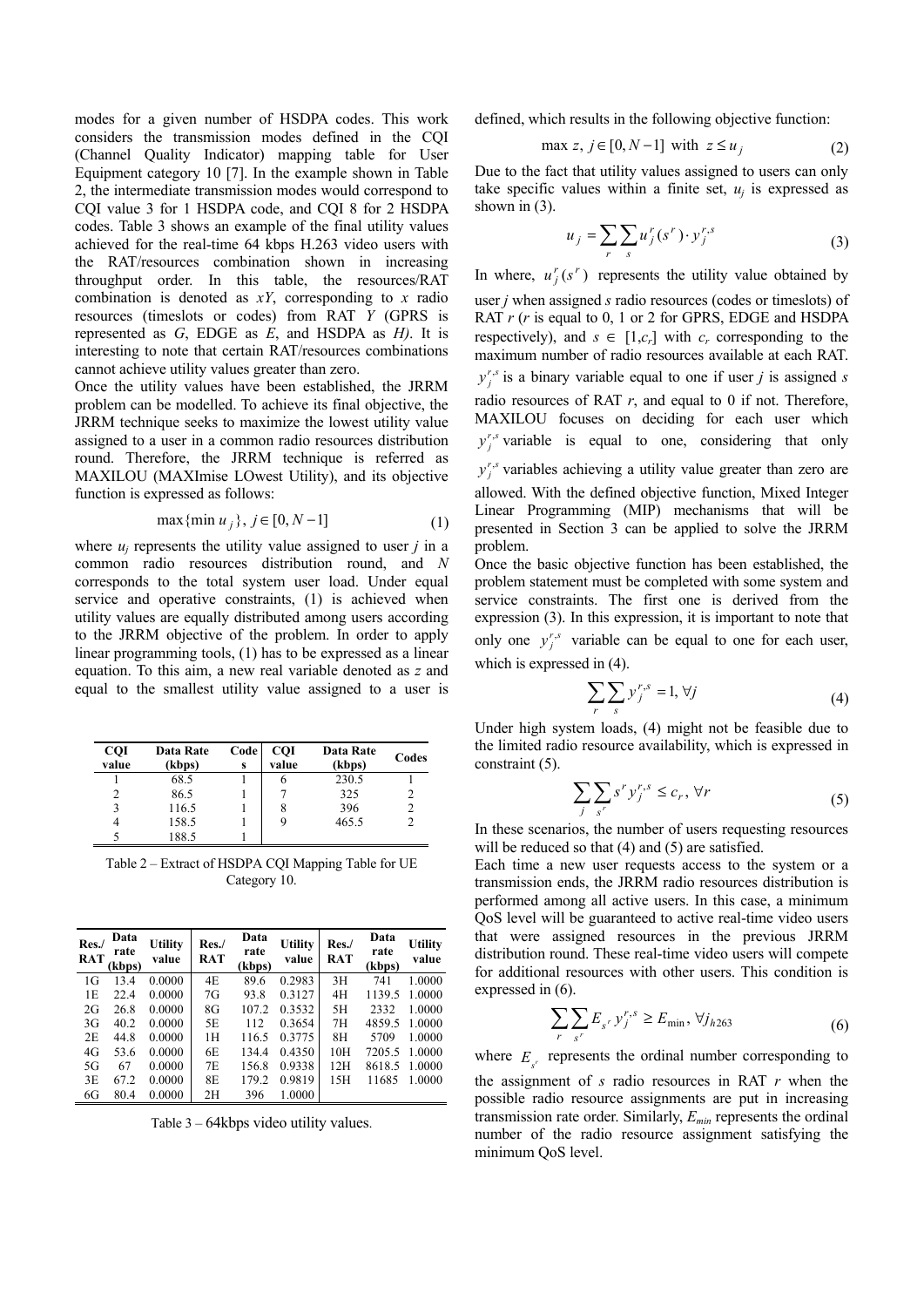As previously said, MAXILOU tries to apply a user fairness policy, and only when it is not possible to fully satisfy all users due to the shortage of radio resource, the following service priorities are applied: real-time H.263 video (higher priority), web, and email; real-time video users with higher video bit rates are served first. If a user *m* is a video user that obtained radio resources in the previous JRRM distribution round, the condition established in (6) comes first, and the video user would be assigned the *smin* radio resources from RAT  $r_{min}$  necessary to achieve its minimum QoS level defined by *Emin*. When such level is achieved, the user *m* will not be assigned additional resources until higher priority users (represented by *k*) surpass its utility value  $(u_m^{r_{min}}(s_{m_{min}}))$ .

This constraint is expressed as:

where  $(r_a, s_a)$  represent the RAT/resources assignments that verify  $u_m^{r_{\min}} \left( s_{m_{\min}} \right) - u_k^{r_a} \left( s_a \right) > 0$  and  $(r_b, s_b)$  the assignments that verify  $u_m^{r_{\min}} \left( s_{m_{\min}} \right) - u_k^{r_b} \left( s_b \right) \leq 0$ ; this condition is only applied when the priority of user *k* is higher than that of user *m*. According to the defined service priorities, if all active users cannot obtain their minimum QoS demand, i.e. there is no solution to the JRRM problem modelled, users with the lowest priority will be eliminated from the JRRM distribution round until a linear programming JRRM solution can be achieved.

## **2.2 MAXILOU performance**

The performance of the MAXILOU technique is presented in Figure 2. The proposed JRRM algorithm has been evaluated in a simulation platform that emulates a heterogeneous system composed of the GPRS, EDGE and HSDPA networks. The user load is equally distributed among email, web and real-time video transmissions. Two different scenarios have been emulated: the first one (E1) simulates real-time video users with 16, 64, and 128 kbps mean bit rates, and the second one (E2) simulates 64, 256, and 512 kbps mean bit rates real-time video users. Total user



Figure 2 – Achieved user satisfaction levels per service class with the maximum JRRM policy.

loads of 10 and 20 users per cell have been emulated in both scenarios.

Figure 2 depicts the percentage of users per service class that achieved the minimum, mean, and maximum QoS satisfaction level established in Table 1. Firstly, it is important to note that the simulated system conditions result in resource shortage situations, and therefore it is not possible to achieve high QoS satisfaction levels for all users in all scenarios. In this context, Figure 2 shows that the proposed aims have been achieved by the MAXILOU technique: all services obtain the highest and most homogeneous possible QoS levels, and services priorisation effects are most notable when the radio resources demand increases and homogeneous QoS levels cannot be achieved across all service types. When the system load or service

$$
\sum_{r_a} \sum_{s_a} u_{m}^{r_{\min}} \left( s_{m_{\min}} \right) \cdot y_{k}^{r,s} + \sum_{r_b} \sum_{s_b} u_{k}^{r} \left( s^{r} \right) \cdot y_{k}^{r,s} \ge \sum_{r} \sum_{s} u_{m}^{r} \left( s^{r} \right) \cdot y_{m}^{r,s} \tag{7}
$$

requirements increase, a lower number of low priority users achieve the highest QoS satisfaction levels. Under a system load of 20 users, a certain percentage of low priority users do not even receive resources to satisfy their minimum QoS level, while a high percentage of the most demanding users, the real-time video users, achieve their maximum QoS satisfaction level. This is due to two reasons. The first one is that several services require more than one radio resource from the different RATs to achieve their minimum QoS satisfaction threshold. The second reason is the fact that if low priority users, such as email, were assigned radio resources initially assigned to higher priority users to pass from their lower QoS levels to higher ones, they will obtain a utility value (or QoS satisfaction) higher than that achieved by higher priority users, which is not allowed by the service priorisation constraint (equation (7)). Therefore, MAXILOU serves the maximum possible number of users with the highest and most homogeneous possible QoS satisfaction levels satisfying system and service constraints. A more in-depth analysis of the performance of the MAXILOU JRRM technique can be found in [5].

## **3. LINEAR PROGRAMMING TOOLS**

The MAXILOU technique models the radio resource distribution problem in a heterogeneous system by means of a series of linear functions with binary and real variables that express the objective and constraints of the studied situation. This type of problems referred as MIP problems are studied in Operations Research, and several approaches have been proposed to solve them [8]. The majority of these MIP solver mechanisms are based on the simplex method [8]. The simplex method is regularly employed in linear programming problems with a large number of real variables, and that require computationally efficient solutions. The simplex method is an algebraic procedure that makes use of the fact that the spatial region containing the set of possible solutions is limited by the linear constraints present in the problem statement. In these situations, it is demonstrated that the optimal solution that maximizes (or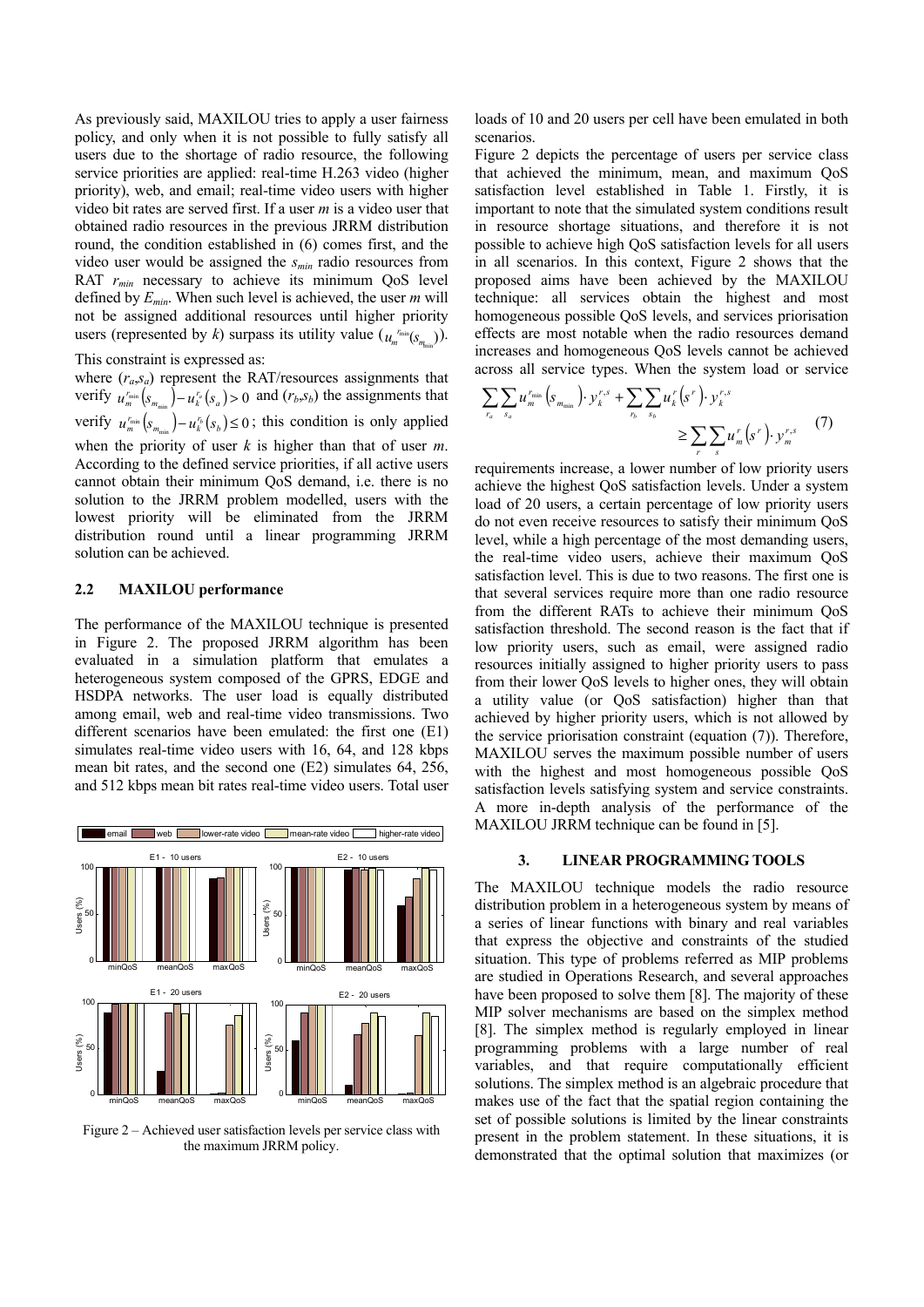minimizes) the objective function is placed in a vertex of this feasible region. The simplex method exploits this fact and searches the optimal solution moving from one to another vertex of the feasible region. The simplex method is only applicable to linear programming problems with real variables, while other methodologies are then applied to also consider integer variables.

One of the most commonly used approaches to solve MIP problems due to its performance and computational properties is the Branch and Bound (B&B) method [8]. The B&B method solves an ordered sequence of reduced linear programming problems until an optimum solution is achieved. Several problems are derived from the original problem by dividing the set of possible values for every unknown variable in smaller ones. Then, for each of these problems the integer condition is relaxed allowing real values for all the variables, and the simplex method is applied to solve them. Depending on the solution achieved for each subproblem, the given branch can be ruled out if a feasible solution can not be achieved, or a better solution has been achieved in another branch (or subproblem) and no more subproblems will be derived from this branch. This process is executed until an integer solution is achieved for one of the subproblems and all the other branches are ruled out.

The methodology used in this work to solve the JRRM problem is the Branch and Cut method [8], which is an improved version of the B&B mechanism that incorporates the use of cutting planes. The cutting planes are new functional constraints that reduce the feasible solution region of the relaxed linear programming problem without eliminating feasible solutions to the original MIP problem. Additional information about the definition of the cutting planes can be obtained in [8].

# **3.1 Linear programming solvers**

Due to the complexity and cost of solving linear programming problems with a high number of variables and constraints, several mathematic software tools have been developed to tackle this issue. The most widely used tools are ILOG CPLEX [9], a commercial software tool, and LP SOLVE [10], a free open source solver. CPLEX is highly employed by the research community due to its high computational performance achieved through some of the fastest and most efficient algorithms to solve mathematic optimization problems with high computational requirements. On the other hand, LP\_SOLVE is released under the LGPL (the GNU lesser general public license) license, and many researches have contributed to its development.

Several studies have compared the performance of both solutions. For example, the work reported in [11] analyses their performance for linear programming problems applying the simplex method to solve them. According to [11], CPLEX results 100 times faster than LP SOLVE executing the simplex method for the evaluated linear programming problems. In [12], the CPU and user time spent to solve a high number of different MIP problems is studied for different linear programming solvers. The obtained results highlight the higher computational performance of CPLEX compared with LP\_SOLVE. For example, while LP\_SOLVE did not achieve the optimal solution to most of the analysed MIP problems in less than 2 hours, CPLEX solved them in less than 1 minute.

To analyse the computational performance of the MAXILOU technique in real hardware systems, the proposed JRRM technique and the tools used to solve them have to be implemented in the DSP emulator software used in this work and that is presented in Section 4. To this aim, having access to the code of the MIP solver is a needed requirement, and this is not possible with CPLEX due to its commercial nature. For this reason, and despite its worse performance, the open source LP\_SOLVE solution has been used to implement in the DSP emulator platform the MIP solver needed by the proposed JRRM technique. In particular, this work employs the LP\_SOLVE 5.5 version.

# **4. HARDWARE PLATFORM**

The evaluation of the real-time computational performance of the proposed JRRM technique has been carried out using the TASKING DSP56xxx Software Development Toolset [13], which emulates the real-time behaviour of the Motorola DSP563xx family. The DSP563xx family provides between 100 and 150 million of instructions per second (MIPS), and is based on 24-bit fixed-point DSP processors. Applications in the TASKING Software Development Toolset can be written in  $C/C++$  code, as well as in machine code, thanks to C/C++ compiler tools. The main feature of the Tasking emulator software is the CrossView Pro DSP563xx debugger that allows users to test their application code and optimize it. In the debug session, the  $C/C++$  code, or the corresponding machine code, can be shown and also the value of memory positions, registers, or variables can be monitored. Furthermore, the CrossView Pro debugger provides some program performance analysis tools, such as the Clock Count register (CCNT) and the Instruction Count register (ICNT), enabling to measure the real-time computational cost of the application that is being executed.

To estimate the real-time performance of the proposed JRRM algorithm, the DSP56311 has been selected among the DSPs members of the DSP563xx family. The DSP56311 is widely used in network applications with general filtering operations. Like the other DSP56300 family members, the Mototola DSP56311 uses a high-performance, single-clockcycle-per-instruction engine, a barrier shifter, 24-bit addressing, an instruction cache, and a direct memory access controller [14]. The DSP56311 incorporates an Enhanced Filter Coprocessor (EFCOP) that executes filter algorithms in parallel with core operations enhancing signal quality with no impact on channel throughput or total channels supported. The DSP56311 operates at 150 MIPS, attaining 270 MIPS when the EFCOP is in use, although the EFCOP operation has not been considered in this work. It operates with an internal 150 MHz clock with a 1.8 volt core and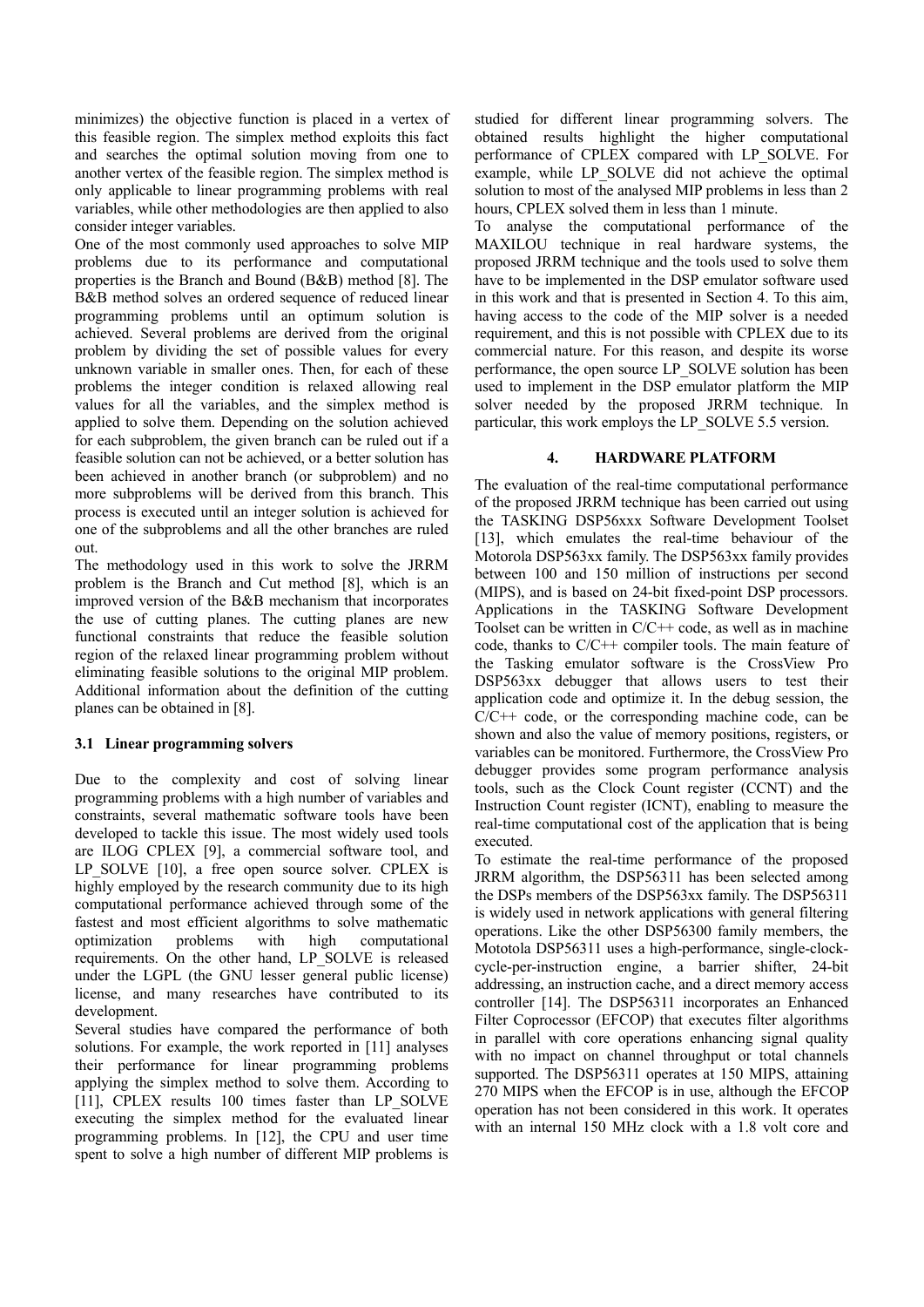independent 3.3 volt input/output power, and has available a total of 128K on-chip memory.

## **5. REAL-TIME COMPUTATIONAL PERFORMANCE ANALYSIS**

With the aim of evaluating the potential application of the proposed JRRM algorithm in real systems, its real-time computational performance is analysed in this section. This study is based on the DSP56311, which offers 150 MIPS using an internal 150MHz clock [14]. The proposed JRRM algorithm and the LP\_SOLVE linear programming tool used to solve the MIP problems have been implemented in the TASKING DSP56xxx Software Development Toolset (Section 4). Before describing the obtained results, it is important to note that the Tasking software provides a measure of the computational performance by means of the CCNT and the ICNT counters. The DSP563xx family datasheet [14] indicates that the DSP incorporates a singleclock-cycle-per-instruction engine. However, in the experiments conducted using the Tasking software, the CCNT and ICNT registers provided different values, which indicates that according to the Tasking software, not all the instructions are executed in a single clock cycle. In this context, this work estimates the time needed by the DSP to solve the JRRM problem using both CCNT and ICNT counters.

Figure 3 depicts the computational time needed by the DSP56311 to resolve the JRRM problems following the MAXILOU proposal. The real-time computational performance has been estimated using the CCNT and ICNT counters. The figure shows the average performance and the 95 percentile for all the simulated JRRM distribution rounds. The real-time needed by the DSP56311 to resolve a JRRM distribution round estimated using the CCNT counter has been obtained by dividing the number of elapsed clock cycles by the frequency of the internal clock. The equivalent time estimated using the ICNT counter has been obtained dividing the value of executed instructions by the number of instructions per second that the DSP is able to execute. The

illustrated results show that the ratio between the time values derived from the CCNT counter and the ones derived from the ICNT counter is in average 7 clock cycles. In this context, this work uses both estimated times to establish real-time performance bounds of the proposed and implemented JRRM solution. Using the ICNT counter, the average real-time needed by the JRRM technique to found an optimum solution when 5 and 8 users are participating in the radio resources distribution process is 0.12s and 0.58s respectively. With higher user loads, the average time increases up to 1.15s. As observed in Figure 4, as the number of users participating in a JRRM radio resources distribution round increases, the average number of iterations executed by the simplex method increases since there is a higher number of variables and constraints to be considered in the resolution of the JRRM problem. On the other hand, the average number of nodes explored by the Branch and Cut method only slightly varies with the user load, which highlights that the number of iterations is at the origin of the increase of the JRRM execution time with the user load. The results illustrated in Figure 3 also emphasize that the JRRM execution time further increase when analyzing the 95 percentile of the emulated JRRM radio resources distribution rounds. The observed time estimates compromise the implementation of the proposed JRRM policy using the LP\_SOLVE tool and the DSP56311 hardware platform.

The applicability of the proposed JRRM technique can be improved with higher performance DSPs commonly used in 3G base stations where higher capacities and processing data rates are required. For example, the TMS320C6455 of Texas Instruments is one of the highest-performance fixedpoint DSPs in the TMS320C60000<sup>TM</sup> DSP family [15]. It operates with an internal 1200 MHz clock and works with a 32 bit word, achieving a high accuracy in arithmetic operations. The TMS320C6455 core employs eight functional units to achieve maximum parallelism in processing 3G algorithms, with each unit capable of executing one instruction every clock cycle. Consequently,



Figure 3 – Time needed by the Max\_MinU algorithm to find a JRRM optimal solution using the DSP56311.



Figure 4 – Number of iterations executed and nodes explored in the MIP problem for varying user loads.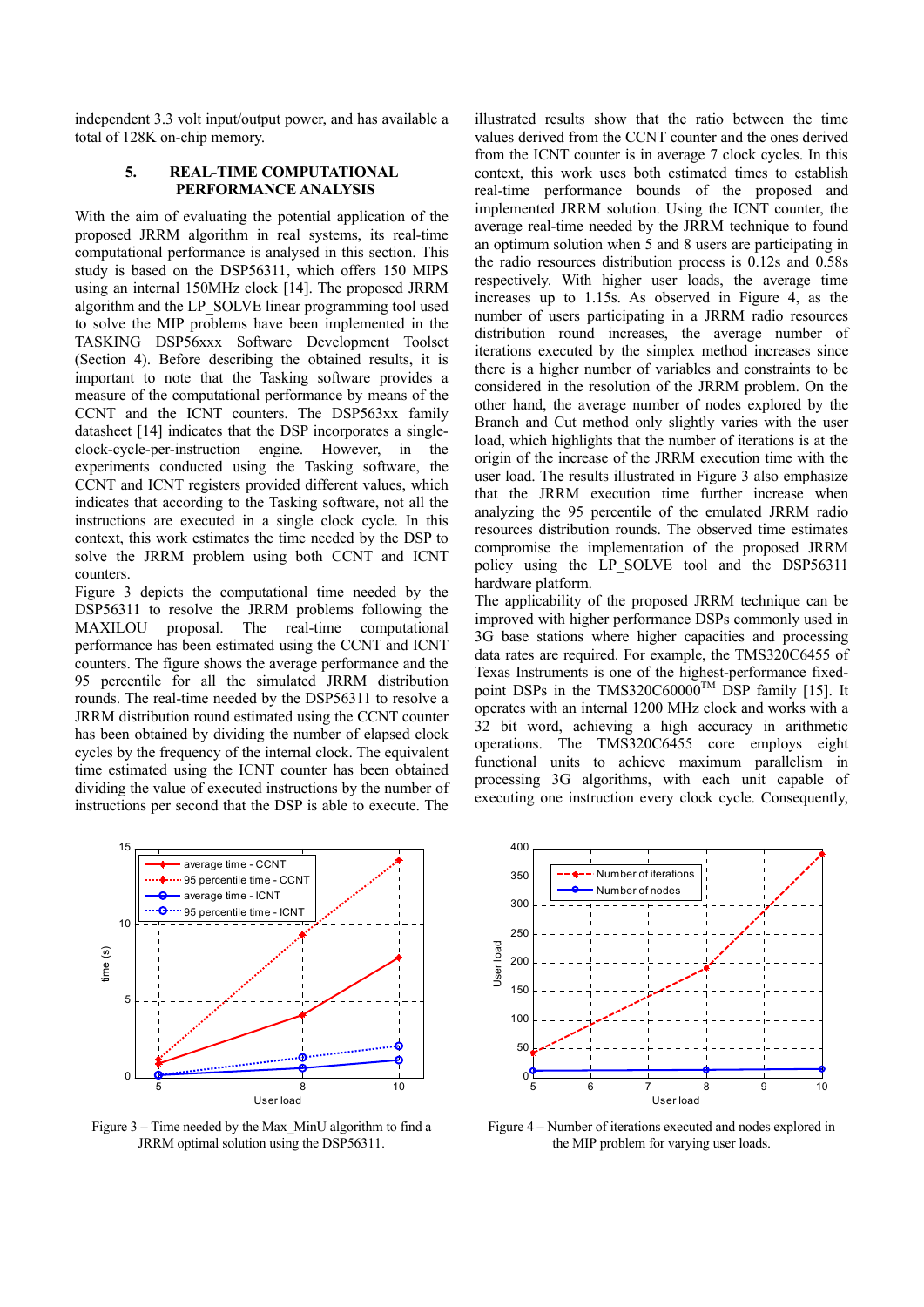the TMS320C6455 is capable to execute up to 9600 MIPS, and represents then a more attractive solution over which to execute the proposed JRRM technique and improve its realtime computational performance. To estimate the potential improvement achieved with the TMS320C6455 hardware platform compared to the DSP56311 device, the worst case at which no code instructions can be executed simultaneously by the eight functional units is considered. In this case, only one instruction per clock cycle is executed, achieving a gain equal to the ratio between the DSP clock frequencies (1200MHz/150MHz). Figure 5 represents the execution times that could be achieved with the more efficient and powerful TMS320C6455 DSP. Figure 5 has been achieved by scaling Figure 3 with the clock frequency gain obtained when improving the DSP performance. The obtained results show that considering the ICNT counter values, the optimum solution to the JRRM problem is achieved in less than 0.3s in all the emulated scenarios. Figure 6 depicts the cumulative distribution function (CDF) of the CCNT derived computational time spent by the



Figure 6 – Time needed by the Max\_MinU algorithm to find a JRRM optimal solution using the TMS320C6455.



Figure 6 – CDF of the CCNT-derived real computational time (s) for the JRRM Max\_MinU proposal considering the TMS320C6455.

JRRM proposal to achieve the optimum solution in the scenarios considering 8 and 10 users per cell. The data depicted in Figure 5 and 6 show that only in less than 10% and 35% of the JRRM problems under 8 and 10 user loads respectively, the proposed MAXILOU technique requires more than 1 second to achieve the optimal solution, and in these problems the time spent is not higher than 2.5s. It is important to note that further improvements could be obtained if several instructions could be executed simultaneously by the eight functional units of the TMS320C6455 hardware platform. In addition, it is important to remember that the hardware implementation of the MAXILOU JRRM proposal has been conducted using the LP\_SOLVE tool, a non-optimal solution that has been considered given the possibility to access its source code. Higher real-time execution gains could be achieved when using the CPLEX algorithms to solve the proposed JRRM technique (Section 3.1).

#### **6. CONCLUSION**

This work has investigated the potential applicability in real systems of a JRRM technique based on lineal programming optimization. To this aim, the authors have implemented the technique in a platform for the real-time evaluation of hardware DSPs using a linear programming solver with accessible source code. The obtained results show that using current powerful DSP platforms, the advanced JRRM policy evaluated in this work would achieve feasible execution times to be applied in real B3G systems. Additional improvements could be further obtained with more efficient linear programming solvers.

#### **7. ACKNOWLEDGEMENT**

This work has been supported by the Ministry of Industry, Tourism and Trade under the project TSI-020400-2008-113 (CELTIC proposal CP5-013), the Ministry of Education and Science (Spain) and FEDER funds under the projects TEC2005-08211-C02-02, and the Ministry of Science and Innovation under the project TEC2008-06728.

#### **REFERENCES**

[1] 3GPP, *Improvement of Radio Resource Management (RRM) across RNS and RNS/BSS, TR 5.881, v5.0.0*, January 2002.

[2] Yang Guang, Chan Jie, Yu Kai, Zhang Ping, Victor O. K. Li, "Joint Radio Resource Management based on the Species Competition Model", in *Proc. IEEE Wireless Communications and Networking Conference 2006 (WCNC 2006)*, April 2006, Las Vegas, Nevada (USA), pp. 54-57.

[3] O. Cabral, F.J. Velez, J. Rodriguez, V. Monteiro, A. Gameiro, N.R. Prasad, "Optimal Load Suitability Based RAT Selection for HSDPA and IEEE 802.11e", in *Proc. 1st International Conference on Wireless Communications, Vehicular Technology, Information Theory and Aerospace & Electronic Systems Technology (Wireless VITAE 2009)*, May 2009, Aalborg (Denmark), pp.722-726.